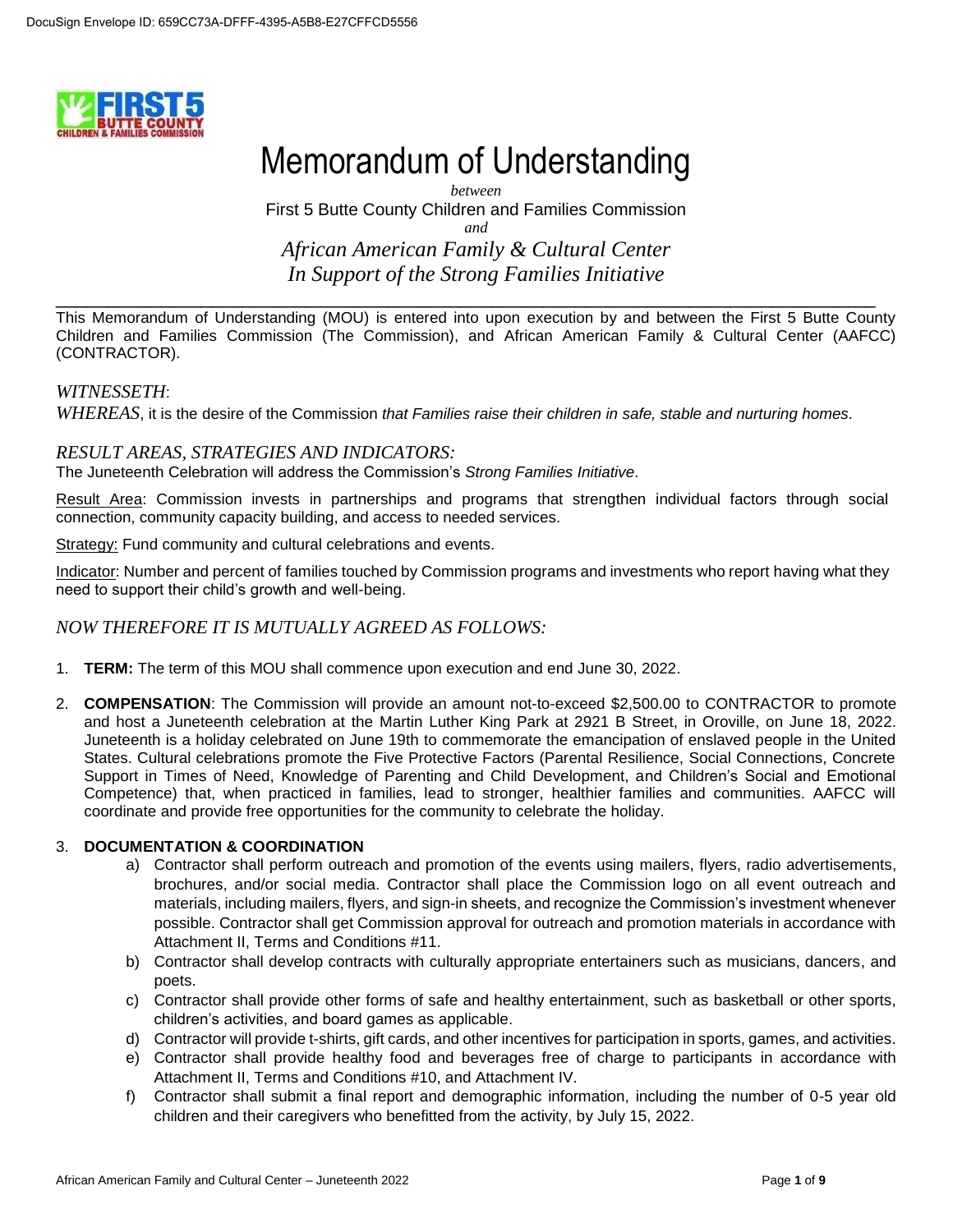- g) Contractor shall submit a detailed invoice and all accompanying receipts for proof of purchase for all events supplies, materials, and entertainment costs by July 15, 2022.
- h) Contractor shall produce a multimedia report for the Commission documenting the event.

#### 4. **COMMISSION RESPONSIBILITIES:**

- a) Commission staff will provide guidance and support as needed and requested, and process all forms and invoices in a timely manner after review and approval.
- 5. **INDEMNIFICATION:** CONTRACTOR agrees to accept responsibility for loss or damage to any person or entity, and to defend, indemnify, hold harmless and release the Commission, its officers, agents and employees from and against any and all actions, claims, damages, disabilities or expenses that may be asserted by any person or entity, including CONTRACTOR, to the extent arising out of or in connection with the negligent acts or omissions or willful misconduct in the performance by CONTRACTOR hereunder, whether or not there is concurrent negligence on the part of the Commission, but excluding liability due to the active negligence or willful misconduct of the Commission. This indemnification obligation is not limited in any way by any limitation on the amount or type of damages or compensation payable to or for CONTRACTOR or its agents under worker's compensation acts, disability benefit acts, or other employee benefits acts.
- 6. **INDEPENDENT CONTRACTOR:** CONTRACTOR is an independent contractor, working under their own supervision and direction and is not a representative or employee of the Commission. CONTRACTOR agrees to file tax returns and pay all applicable taxes on Agreements paid pursuant to this Agreement.
- 7. **INSURANCE:** Without limiting CONTRACTOR indemnification, CONTRACTOR shall procure and maintain for the duration of this MOU, insurance against claims for injuries to persons or damages to property that may arise from, or be in connection with the performance of the work hereunder by CONTRACTOR, and CONTRACTOR agents, representatives, employees, and subcontractors. At the very least, CONTRACTOR shall maintain the insurance coverage, limits of coverage and other insurance requirements as described in Attachment I, Standard Insurance Requirements, which by reference is made part of this MOU. Certificates evidencing the maintenance of CONTRACTOR'S insurance coverage shall be filed with the Commission.
- 8. **ALTERATION OF TERMS:** The body of this MOU fully expresses all understandings of the parties concerning all matters covered and shall constitute the total MOU. No addition to, or alteration of, the terms of this MOU whether by written or verbal understanding of the parties, their officers, agents or employees shall be valid unless made in the form of written amendment to this MOU which is formally approved and executed by all parties.

Notice: All notices, claims, correspondence, reports and/or statements authorized or required by this MOU shall be addressed as follows:

| Commission: | Anna Bauer                        |
|-------------|-----------------------------------|
|             | Director, First 5 Butte County    |
|             | 82 Table Mountain Blvd., Suite 40 |
|             | Oroville, CA 95965                |
|             | (530) 552-3884                    |
|             | abauer@buttecounty.net            |

African American Family & Cultural Center:

> Tiffany McCarter African American Family & Cultural Center 3300 Spencer Ave Oroville, CA 95966 (530) 532-1205 tmccarter@aafcc-oroville.org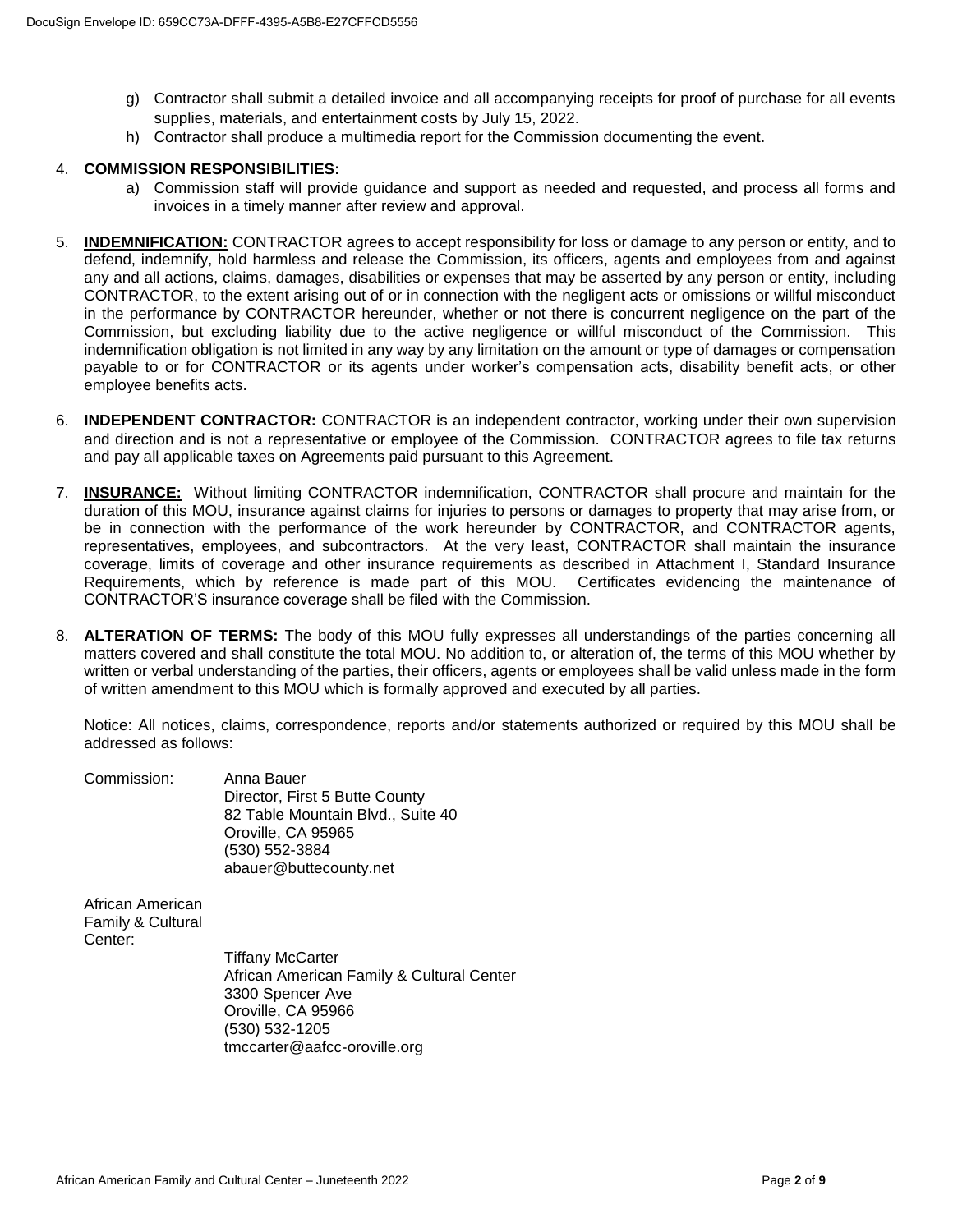- 9. **DISPUTE RESOLUTION**: Any disagreements that may occur shall be resolved at the lowest possible level within each agency with a cooperative spirit. The Commission and CONTRACTOR will designate individuals who are responsible to resolve issues in a timely fashion regarding this MOU. Should agreement not be reached between the Commission and CONTRACTOR after working through the process already prescribed, then the matter should go for discussion and consideration between the Directors of each agency.
- 10. **TERMINATION**: The Commission and CONTRACTOR each reserve the right to immediately terminate this MOU, notifying each other likewise in writing.

*IN WITNESS HEREOF*, the parties hereto have executed this MOU as of the day and year written above.

# **Children & Families Commission** -<br>DocuSianed by:

anna Bauer ABAADEEC15034AE

#### **First 5 Butte County African American Family & Cultural Center**

-DocuSianed by: 5/4/2022 Tiffany Melarter 5/4/2022

Anna Bauer, Director **Date** Date **Date Communist Club** Tiffany McCarter, Executive Director Date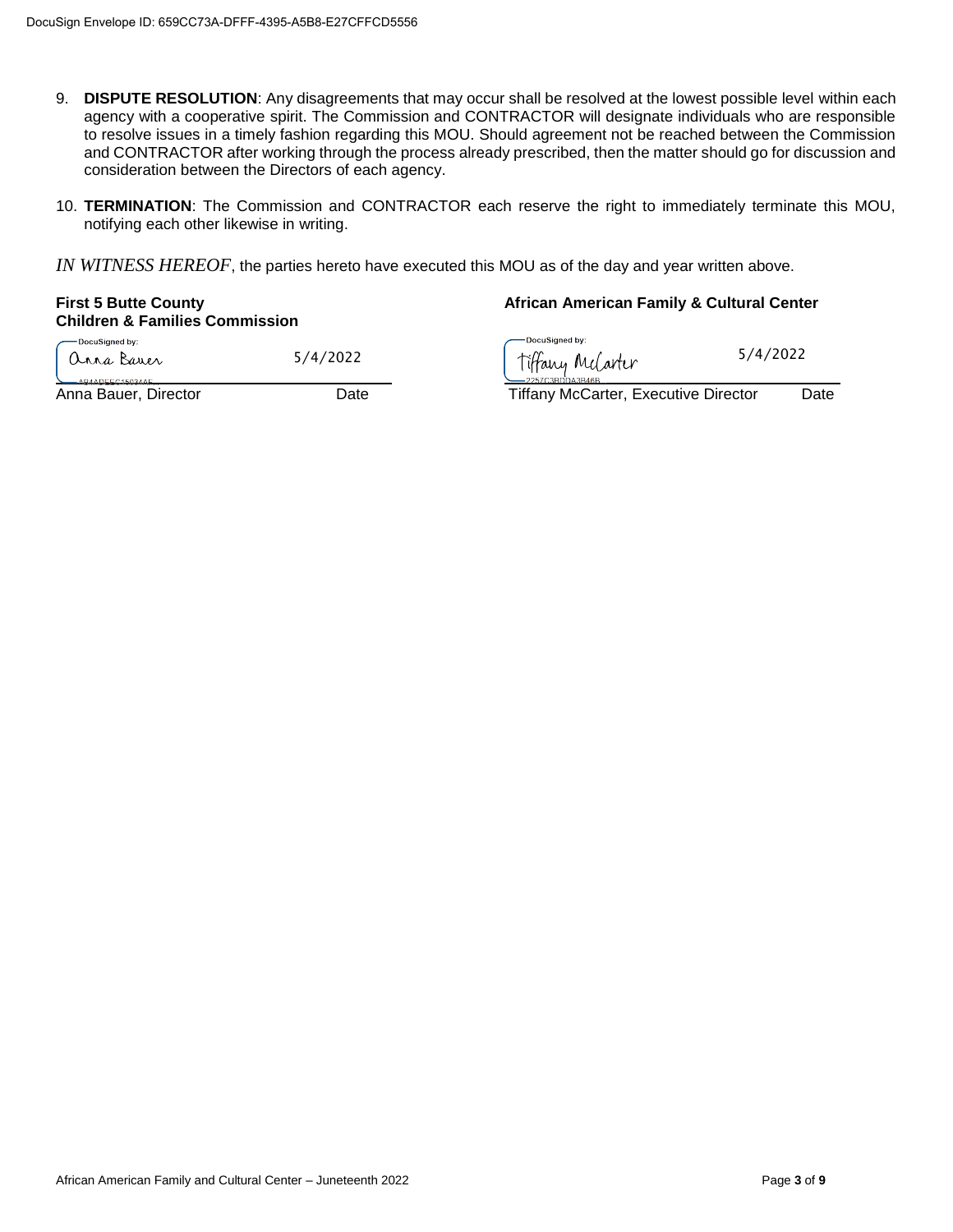#### ATTACHMENT I STANDARD INSURANCE REQUIREMENTS

**Contractor shall procure and maintain for the duration of this contract, insurance against claims for injuries to persons or damages to property that may arise from or be in connection with the performance of the work hereunder by Contractor, Contractor's agents, representatives, employees and subcontractors. Before the commencement of work Contractor shall submit Certificates of Insurance and Endorsements evidencing that Contractor has obtained the following forms of coverage:**

- **A. MINIMUM SCOPE AND LIMITS OF INSURANCE:** Coverage shall be at least as broad as:
	- **1) Commercial General Liability (CGL):** Insurance Services Office (ISO) Form CG 00 01 covering CGL on an "occurrence" basis, including products and completed operations, property damage, bodily injury and personal & advertising injury with limits no less than **\$1,000,000** per occurrence. If a general aggregate limit applies, either the general aggregate limit shall apply separately to this project/location (ISO CG 25 03 or 25 04) or the general aggregate limit shall be twice the required occurrence limit.
	- **2) Automobile Liability:** ISO's Commercial Automobile Liability coverage form CA 00 01.
		- 1. Commercial Automobile Liability: Covering any auto (Code 1) for corporate/business owned vehicles, or if Contractor has no owned autos, covering hired (Code 8) and non-owned autos (Code 9), with limits no less than **\$1,000,000** per accident for bodily injury and property damage.
		- 2. If no transportation services of any type are provided, and use of a motor vehicle is strictly limited to travel to and from work or work sites, evidence of Personal Auto Policy coverage with limits no less than **\$100,000** per person, **\$300,000** each accident, **\$50,000** property damage may be provided in lieu of Commercial Automobile Liability Insurance.
	- **3) Workers' Compensation Insurance:** As required by the State of California, with Statutory Limits and Employer's Liability Insurance with limit of no less than **\$1,000,000** per accident for bodily injury and disease. *(Not required if Contractor provides written verification he or she has no employees.)*

If Contractor maintains broader coverage and/or higher limits than the minimums shown above, the Commission requires and shall be entitled to the broader coverage and/or higher limits maintained by Contractor. Any available insurance proceeds in excess of the specified minimum limits of insurance and coverage shall be available to the Commission.

**B. OTHER INSURANCE PROVISIONS:** The insurance policies are to contain, or be endorsed to contain, the following provisions:

- **1)** The Commission, its officers, officials, employees and volunteers are to be covered as additional insureds on the CGL policy with respect to liability arising out of work or operations performed by or on behalf of the Contractor, including materials, parts or equipment furnished in connection with such work or operations. General Liability coverage can be provided in the form of an endorsement to Contractor's insurance (at least as broad as ISO Form CG 20 10 11 85 or **both** CG 20 10, CG 20 26, CG 20 33, or CG 20 38 **and** CG 20 37 forms if later revisions used).
- **2)** For any claims related to this contract, Contractors insurance coverage shall be primary insurance coverage at least as broad as ISO Form CG 20 01 04 13 as respects the Commission, its officers, officials, employees and volunteers. Any insurance or self-insurance maintained by the Commission, its officers, officials, employees and volunteers shall be excess of Contractor's insurance and shall not contribute with it.
- **3)** Each insurance policy required above shall state that coverage shall not be canceled, except with notice to the Commission.

**C. WAIVER OF SUBROGATION:** Contractor hereby grants to Commission a waiver of any right to subrogation which any insurer of said Contractor may acquire against the Commission by virtue of the payment of any loss under such insurance. Contractor agrees to obtain any endorsement that may be necessary to affect this waiver of subrogation, but this provision applies regardless of whether or not the Commission has received a waiver of subrogation endorsement from the insurer.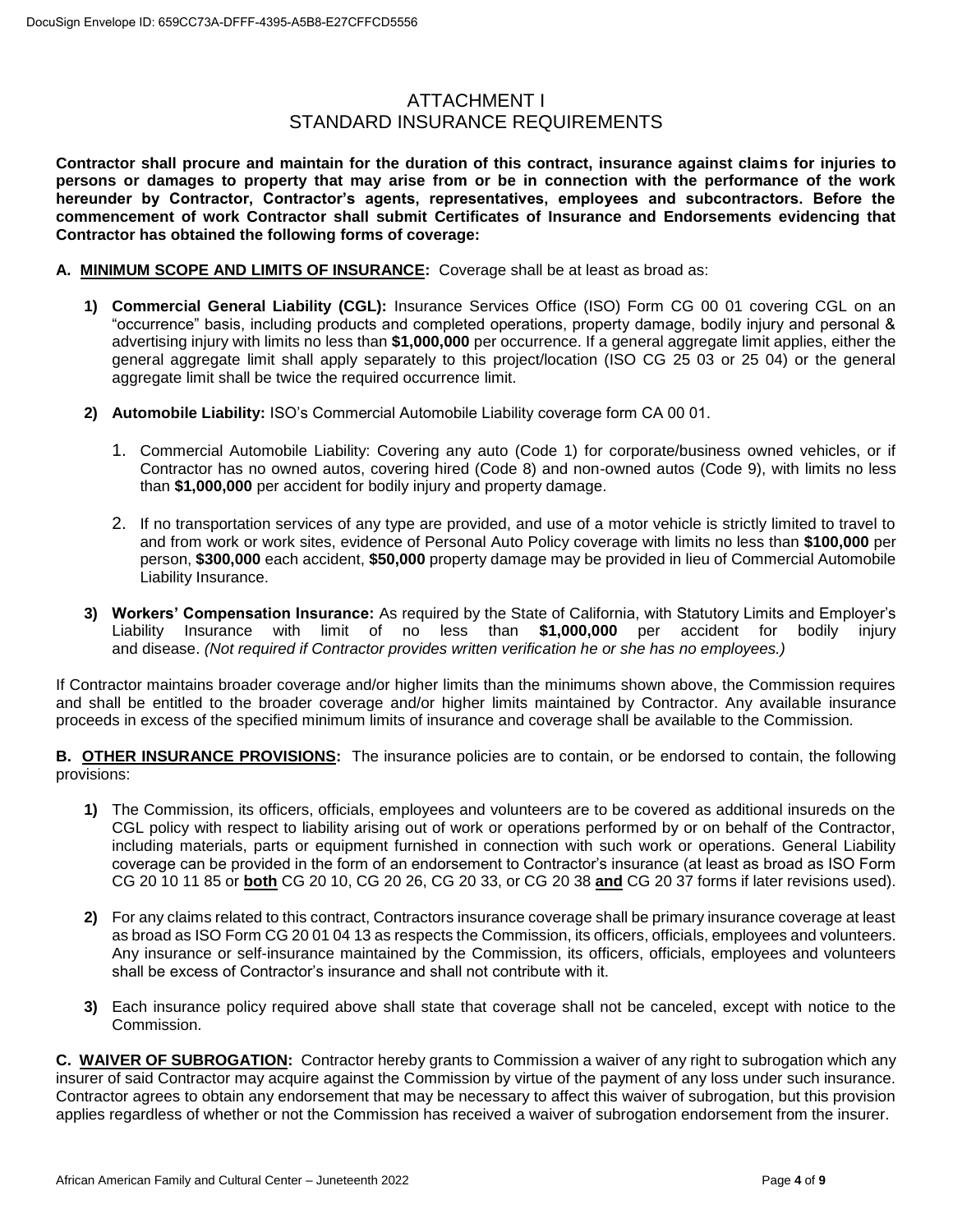The Workers' Compensation policy shall be endorsed with a waiver of subrogation in favor of the Commission for all work performed by the Contractor, its employees, agents and subcontractors.

**D. SELF-INSURED RETENTIONS:** Self-insured retentions must be declared to and approved by the Commission. The Commission may require Contractor to purchase coverage with a lower retention or provide proof of ability to pay losses and related investigations, claim administration, and defense expenses within the retention. The policy language shall provide, or be endorsed to provide, that the self-insured retention may be satisfied by either the named insured or Commission.

**E. ACCEPTABILITY OF INSURERS:** Insurance is to be placed with insurers authorized to conduct business in the state with a current A.M. Best's rating of no less than A:VII, unless otherwise acceptable to the Commission.

**F. VERIFICATION OF COVERAGE:** Contractor shall furnish Commission with original certificates of insurance including all required amendatory endorsements (or copies of the applicable policy language affecting coverage required by this clause) and a copy of the Declarations and Endorsement Page of the CGL policy listing all policy endorsements before work begins. However, failure to obtain the required documents prior to the work beginning shall not waive the Contractor's obligation to provide them. The Commission reserves the right to require complete, certified copies of all required insurance policies, including endorsements required by these specifications, at any time.

**G. SPECIAL RISKS OR CIRCUMSTANCES:** Commission reserves the right to modify these requirements, including limits, based on the nature of the risk, prior experience, insurer, coverage, or other special circumstances.

**H. SUBCONTRACTORS:** Contractor shall include all subcontractors as insured under its policies or require all subcontractors to be insured under their own policies. If subcontractors are insured under their own policies, they shall be subject to all the requirements stated herein, including providing the Commission certificates of insurance and endorsements **before** beginning work under this contract.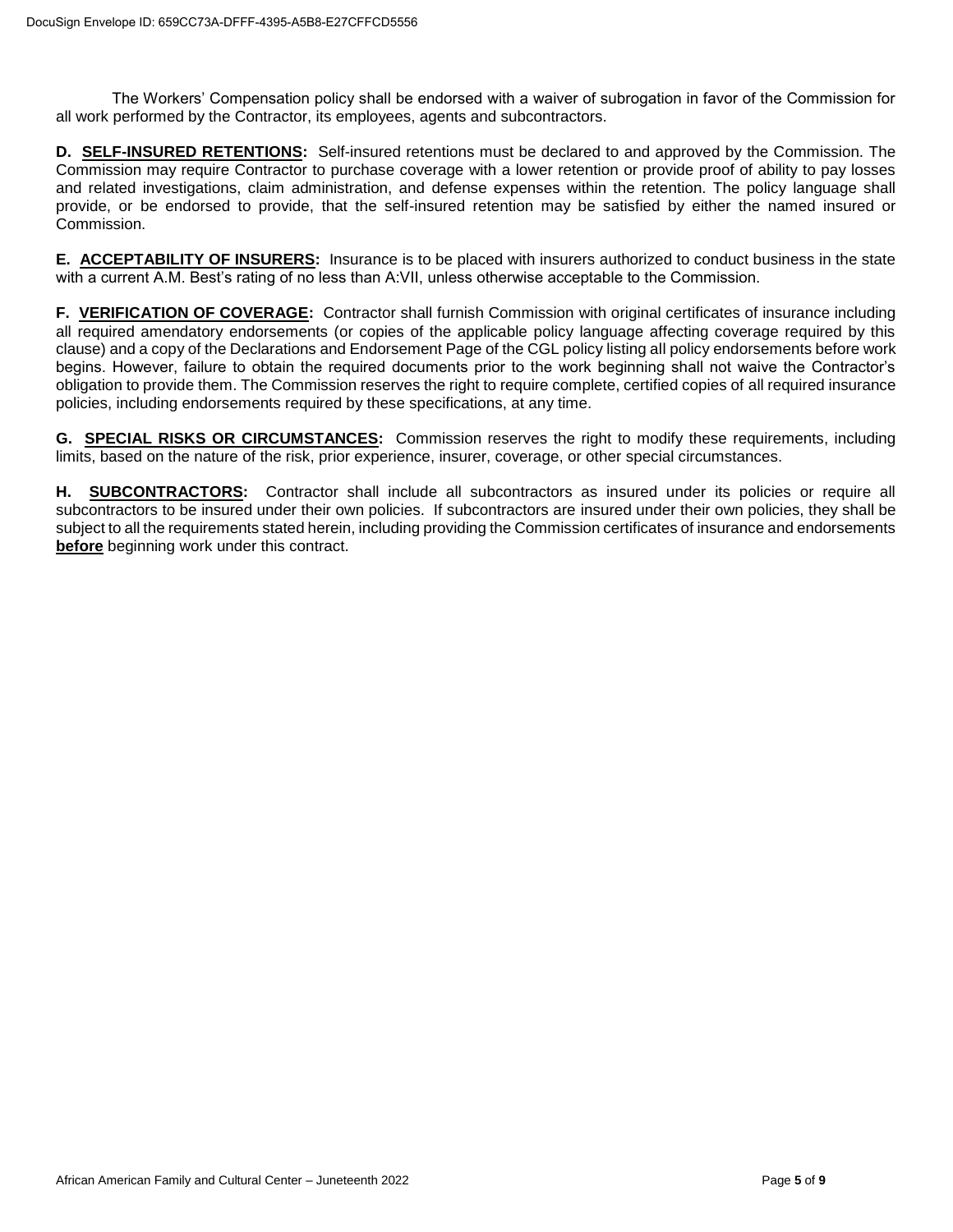# ATTACHMENT II COMMISSION REQUIREMENTS

- 1. Contractor shall invoice upon completion of scope of work or event through the Commission designated software. All invoices or claims must be substantiated by adequate supporting documentation, and must be based on verifiable financial records. Contractor shall submit supporting documentation with invoices, including but not limited to financial reports, receipts for material purchases, rental equipment, subcontractor work and employee travel. Contractor shall submit Invoices and documentation through the Commission's database. Final fiscal year invoices are due July 15th.
- 2. Final invoices must be submitted by July 15, 2022.
- 3. Contractor agency indirect costs are not allowed.
- 4. Commission shall require approval by the Director or designee of any budget line item that varies more than 15 percent from the approved budget. Line-item budget revisions shall not increase the total budget amount.
- 5. Discretionary funds will not be extended, amended or renegotiated beyond the terms of the original contract.
- 6. Contractor is required to maintain and make available to the Commission accurate books and records relative to all its activities under the contract. Contractor shall maintain data and records in an accessible location and condition for a period of not less than three years from the date of final payment under the contract.
- 7. Contractor shall report data requested by Commission when submitting invoices for payment. Data should be entered into Commission designated software unless an alternative method has been approved by Commission designee.
- 8. Contractor shall ensure Commission receives updated Certificates of Insurance on a rolling basis, as they renew.
- 9. Contractor shall attend and participate in Commission meetings as requested.
- 10. Contractor shall comply with Commission Tobacco-Free and Food and Beverage policies.
- 11. Contractor shall acknowledge funding from First 5 Butte County Children and Families Commission by including the First 5 Butte County logo on all public materials related to the project, including (but not limited to) Web sites, emails, news releases, brochures, newsletters, flyers, public service announcements and posters. Contractor shall submit outreach materials to Commission staff for approval prior to distribution when requested.
- 12. Contractor shall ensure that program staff are aware of all Commission policies and requirement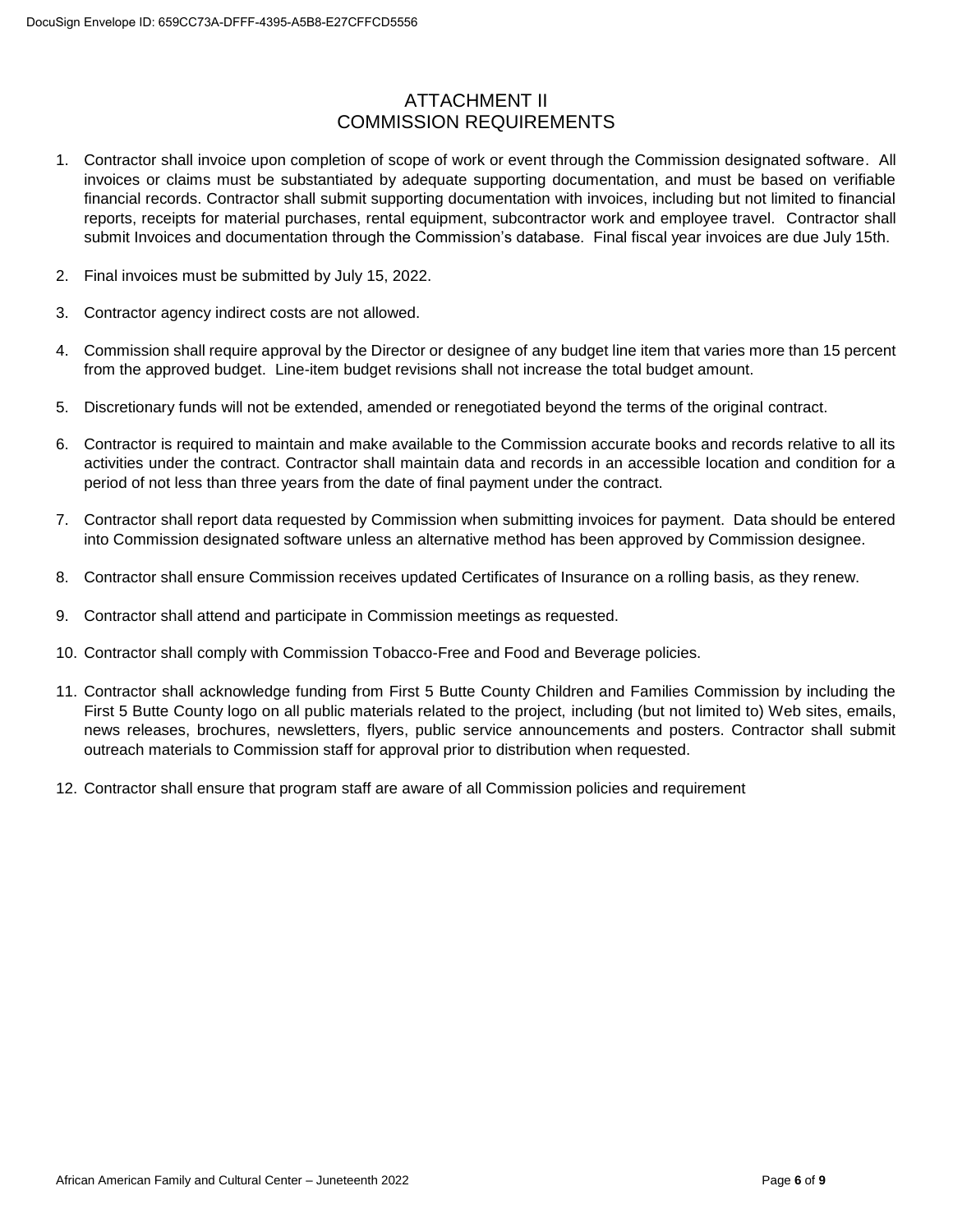#### ATTACHMENT III BUDGET

#### **African American Family and Cultural Center**

**Juneteenth 2022**

|      | <b>Budget Line Item</b>               | <b>Budget</b>          | Narrative (explain how dollar amount is the right<br>amount for the Scope of Work, per line item) |  |  |
|------|---------------------------------------|------------------------|---------------------------------------------------------------------------------------------------|--|--|
| Α.   | <b>Personnel</b>                      |                        |                                                                                                   |  |  |
|      |                                       |                        |                                                                                                   |  |  |
|      | <b>Personnel Expenses Subtotal</b>    | \$0.00                 |                                                                                                   |  |  |
|      |                                       |                        |                                                                                                   |  |  |
| В.   | Program                               |                        |                                                                                                   |  |  |
| i.   | <b>Direct service costs</b>           | \$2,500.00             |                                                                                                   |  |  |
|      | <b>Program Materials and Supplies</b> | \$150.00               | Supplies for arts, crafts, decorations, sports, and games                                         |  |  |
|      | <b>Advertising and Outreach</b>       | \$150.00               | Stamps and envelopes for mailers                                                                  |  |  |
|      | <b>Events and Socializations</b>      | $\overline{$}2,000.00$ | Incentives for participation in sports, games, and                                                |  |  |
|      |                                       |                        | activities for children ages 0-5, rental of park facility                                         |  |  |
|      | <b>Copies and Printing</b>            | \$200.00               | Printing of flyers and signs                                                                      |  |  |
| ii.  | Local mileage                         | \$0.00                 |                                                                                                   |  |  |
| iii. | <b>Staff training and conferences</b> | \$0.00                 |                                                                                                   |  |  |
| iv.  | <b>Professional services</b>          | \$0.00                 |                                                                                                   |  |  |
|      |                                       |                        |                                                                                                   |  |  |
|      | <b>Program Expenses Subtotal</b>      | \$2,500.00             |                                                                                                   |  |  |
|      |                                       |                        |                                                                                                   |  |  |
| C.   | <b>Administrative</b>                 | \$0.00                 |                                                                                                   |  |  |
|      |                                       |                        |                                                                                                   |  |  |
| D.   | Direct Expenses Subtotal (A+B)        | \$2,500.00             |                                                                                                   |  |  |
|      |                                       |                        |                                                                                                   |  |  |
| Ε.   | Indirect Costs (max. 15% of direct)   | \$0.00                 |                                                                                                   |  |  |
|      |                                       |                        |                                                                                                   |  |  |
| F.   | <b>Total Budget</b>                   | \$2,500.00             |                                                                                                   |  |  |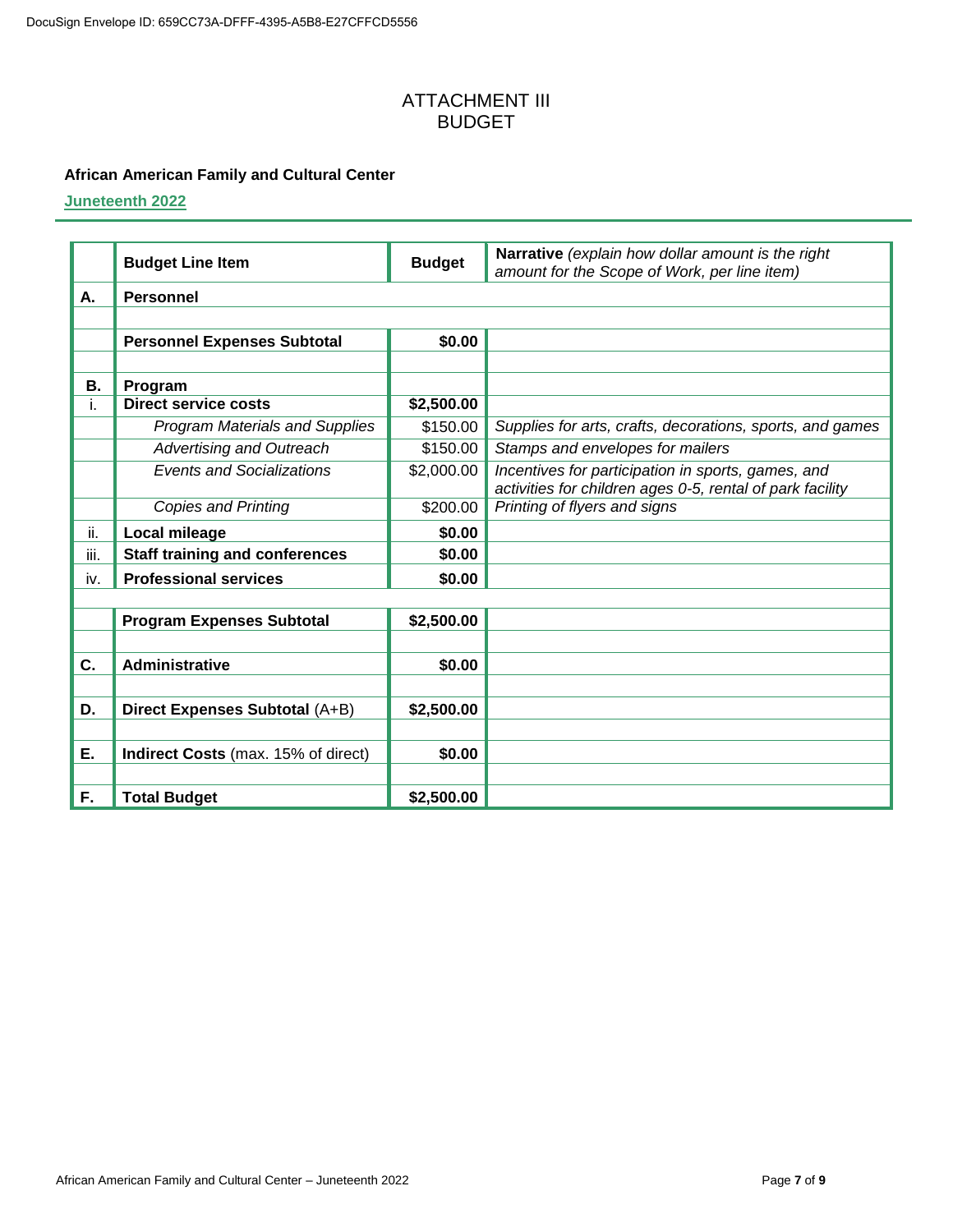## ATTACHMENT IV FOOD AND BEVERAGE POLICY

For the purpose of increasing public (children and parents) participation at funded program services and events, healthy food and beverages in standard serving sizes may be offered. Food and beverages must be budgeted. As an ongoing cost savings measure and to keep First 5 Butte County Contractor practices closer to existing Commission practice, we are asking our contractors to make every effort to limit food and beverage purchases. Monitoring these expenditures is a way for contractors to assure that sufficient funds are available for essential services.

Food and beverages should only be provided to children and caregivers when the provision is critical and integral to program operations, as described below:

- During program services and trainings when it is essential to the content of the service or training;
- When it is clear they will not have time to provide their own meals before the start of the training or program (example: less than one hour between normal work hours including travel time, and the start of the training);
- When the training extends for more than 2 hours and will extend beyond the normal meal time (example: training occurring from 10:30 a.m. - 2:00 p.m.)

In general, food purchased with F5BC funds should:

- Provide variety, nutritional benefits and choice.
- Have moderate or reduced levels of fat, saturated fat, cholesterol, sodium or sugar. High levels of dietary fiber are preferred.

Food should not be provided to staff, subcontractors, or other service delivery partners. Although Commission staff will not be required to approve food expenditures, it is expected that Contractors will manage their programs with the above guidelines in mind.

Beverages served during First 5 Butte County funded meetings, programs, activities, events, and celebrations should meet the following guidelines:

- Water will always be provided free of charge. Whenever possible, water will be served in pitchers rather than plastic bottles to reduce environmental impact.
- Flavored or unflavored carbonated water with no sweeteners may be served.
- Sugar sweetened beverages, 100% fruit juice, or diet drinks will not be served.
- Whole fruit slices may be considered in place of juice.
- Coffee and tea may be served to adults.

All collaborators, contractors and grantees using First 5 funding will be required to follow our *Food and Beverage Policy* for all events and activities where First 5 funding is utilized.